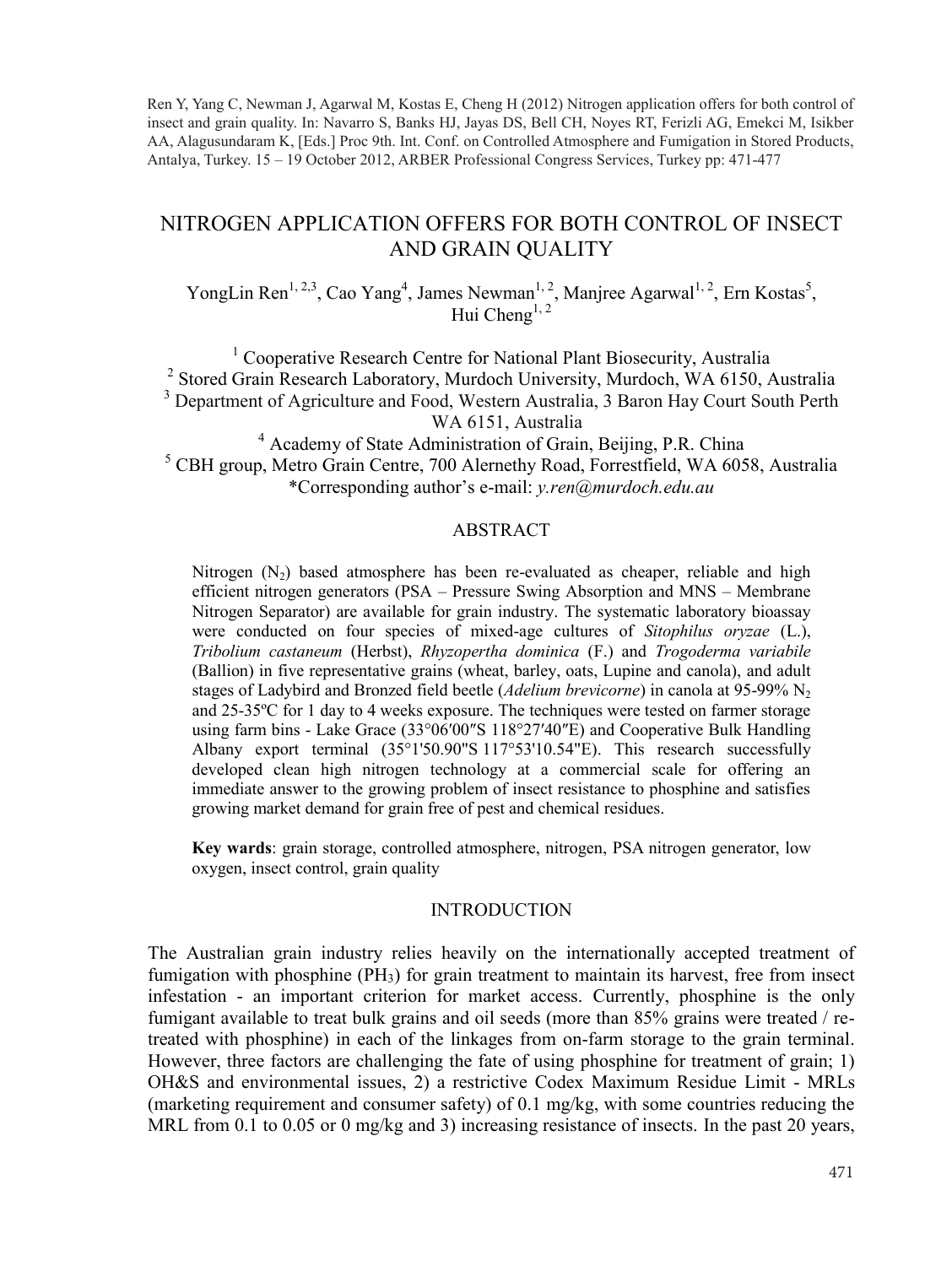however, resistance to phosphine in target insect pests has developed to such an extent that it now threatens effective control and, as a consequence, jeopardises market access.

Although controlled atmosphere storage has been in use for decades, but these did not lead to the adoption of the technique, as liquid nitrogen source and on site nitrogen generator is very costly. However, cheaper, reliable and high efficient nitrogen generators (PSA – Pressure Swing Absorption and MNS – Membrane Nitrogen Separator) are available, it is appropriate that  $N_2$ -based atmosphere be re-evaluated. Nitrogen based CA has several operational advantages over fumigation, particularly management of phosphine resistance and chemical residues issue.

- 
- $N_2$  is not toxic, greatly reduced OHS&E risks
- Provides "organic" and truly residue-free grain
- No resistance problems
- No reaction with construction materials
- N<sub>2</sub> constitutes 78% of air, free source of nitrogen<br>
N<sub>2</sub> is not toxic, greatly reduced OHS&E risks<br>
Provides "organic" and truly residue-free grain<br>
No resistance problems<br>
No reaction with construction materials<br>
No ne No need for ventilation before grain can be marketed
- No need for product registration

Our aim of this project is to develop cost-effective, viable non-chemical options to the current stand alone system based on phosphine. Research focus on development of nitrogen application technology to the "ready for adoption" stage, which can function as a direct replacement for specific uses of phosphine or eliminate resistant outbreaks.

## MATERIALS AND METHODS

## **Grain samples**

Newly harvested five representative grains (wheat, barley, oats, Lupine and canola) were used at moisture content of 9.9, 10.0, 8.4, 11.2 and 4.7%, w/w respectively. The moisture content of the grains was determined by using a Graintec HE 50 electronic moisture meter. The results obtained were expressed as a percentage calculated from replicates.

## **Insects and bioassays**

Four species of stored product insects were used for bioassays. They were mixed-age cultures of *Sitophilus oryzae* (L.), *Tribolium castaneum* (Herbst), *Rhyzopertha dominica* (F.) and *Trogoderma variabile* (Ballion) which were established by adding adults (400-500) to media (1 kg) at  $25^{\circ}$ C and  $65\%$  r.h. The adults were left on the media (sterilised wheat for *S. oryzae* and *R. dominica*, wheat flour+yeast for *T. castaneum* and sterilised crushed canola for *T. variabile*) for 4-5 weeks, by which time there were representative numbers from each stage egg, larva, pupa, and adult – based on knowledge of development rates (Howe, 1952; Beckett et al., 1994). The insects were sourced from susceptible strains MUWTC 8, MUWSO8, MUWRD 7, MUTV 11 of *T. castaneum, S. oryzae* (L.), *R. dominica* and *Trogoderma variabile* (Ballion) respectively held at the Murdoch University Post harvest Plant Biosecurity Laboratory, Perth, Australia. The resistant strains of *T. castaneum, S. oryzae* (L.) and *R. dominica* were also used for bioassays. Culturing and general handling techniques followed those described in Winks (1982). Data from these strains can be compared with laboratory bioassays and field results on several species of insects.

Bioassays were conducted by placing muslin bag  $(150 \text{ mm} \times 60 \text{ mm})$  at a depth of 6 and 23 cm within the fumigation chamber. Each bag contained 20 g of mixed-age cultures, in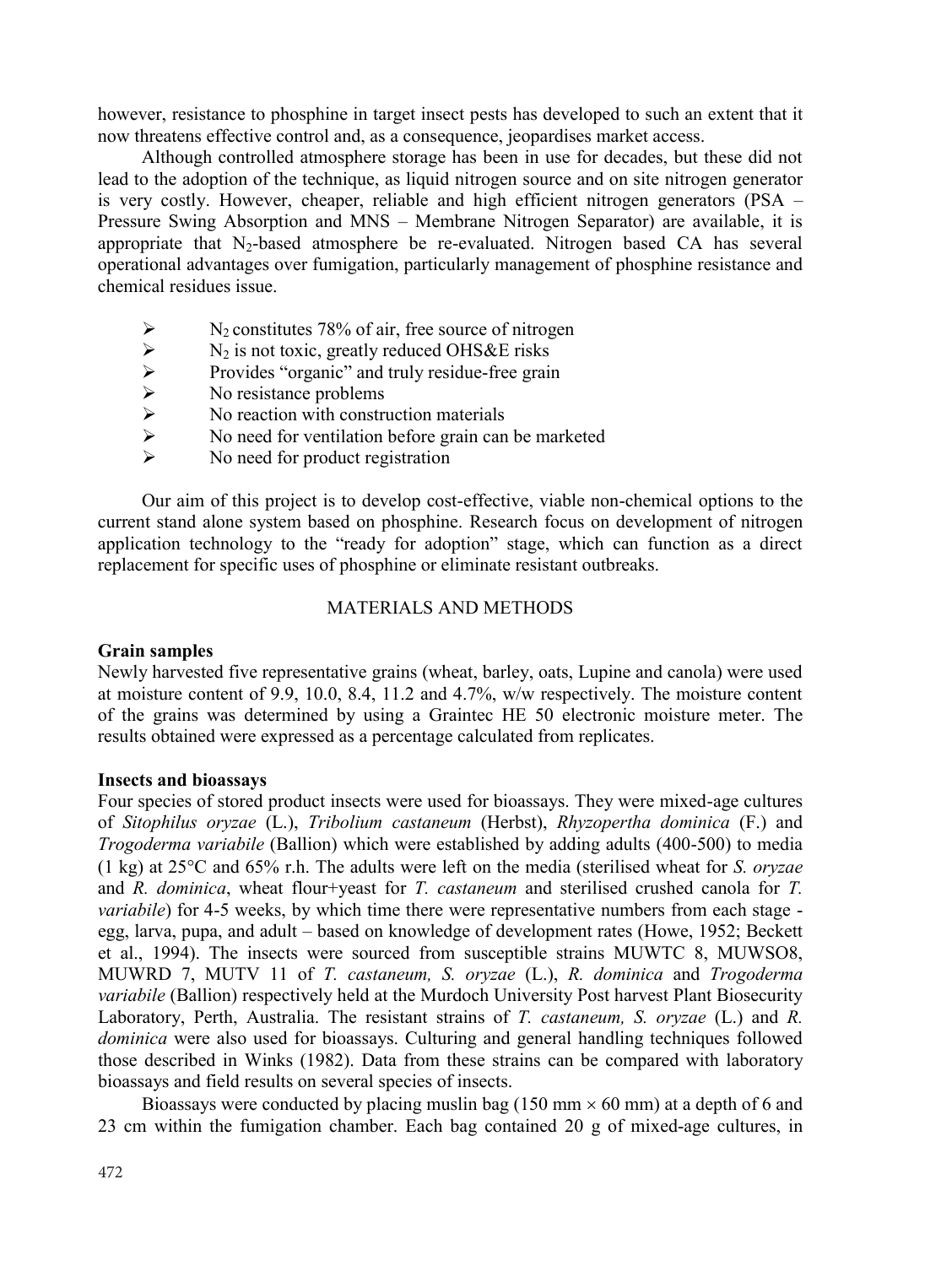standard laboratory culture medium, of approximately 100-120 adults, and an unknown quantity of eggs, larvae and pupae. The control bags containing a high population of insects (400-500 adults) was placed in a bottle containing unfumigated grain. The bagged insects were initially kept in controlled conditions of  $25^{\circ}$ C and  $60\%$  r.h. for one day before being placed in the fumigation chamber. The bioassay samples were retrieved at the end of the fumigation period, the adult insects counted and removed, and the remaining mixed-age cultures incubated at  $25^{\circ}$ C and  $55-60\%$  r.h. Subsequent-emerging adult insects were counted weekly for a period of 5 weeks with live and dead adults being removed at each count.

### **Nitrogen gas and apparatus**

Food grade nitrogen was sourced from BOC Gases Australia. The laboratory bioassays were conducted at Murdoch University Post Harvest Plant Biosecurity laboratory. A gas purging flow system (Fig 1) was used to treat the insects with constant concentrations of nitrogen and oxygen and maintain low carbon dioxide concentrations during the period of treatment. Concentrations of nitrogen, oxygen and carbon dioxide were monitored twice a day during the 1-4 weeks treatment period.



Fig 1- A gas purging flow system was used to treat the insects with constant concentrations of nitrogen and oxygen and maintained low carbon dioxide concentrations during the period of treatment. All 15 cylinders were filled with a known amount (1.8-2 kg) of grain (wheat, barley, oats, lupin and canola).

The range of nitrogen concentrations were 97-99% balanced with oxygen for treatment of all stages of *S. oryzae*, *T. castaneum*, *R. dominica* and *T. variabile* in wheat, barley, oats, lupine and canola, and adult stages of Ladybird and Bronzed field beetle (Adelium brevicorne) in canola at 20-30°C.

Oxygen and carbon dioxide were analysed with Witt OXYBABY® 6.0 (WIT-GasetechnikGmbH & Co KG T, Germany). Accuracy  $0.1-100\%$  O<sub>2</sub>/0.01-100% carbon dioxide.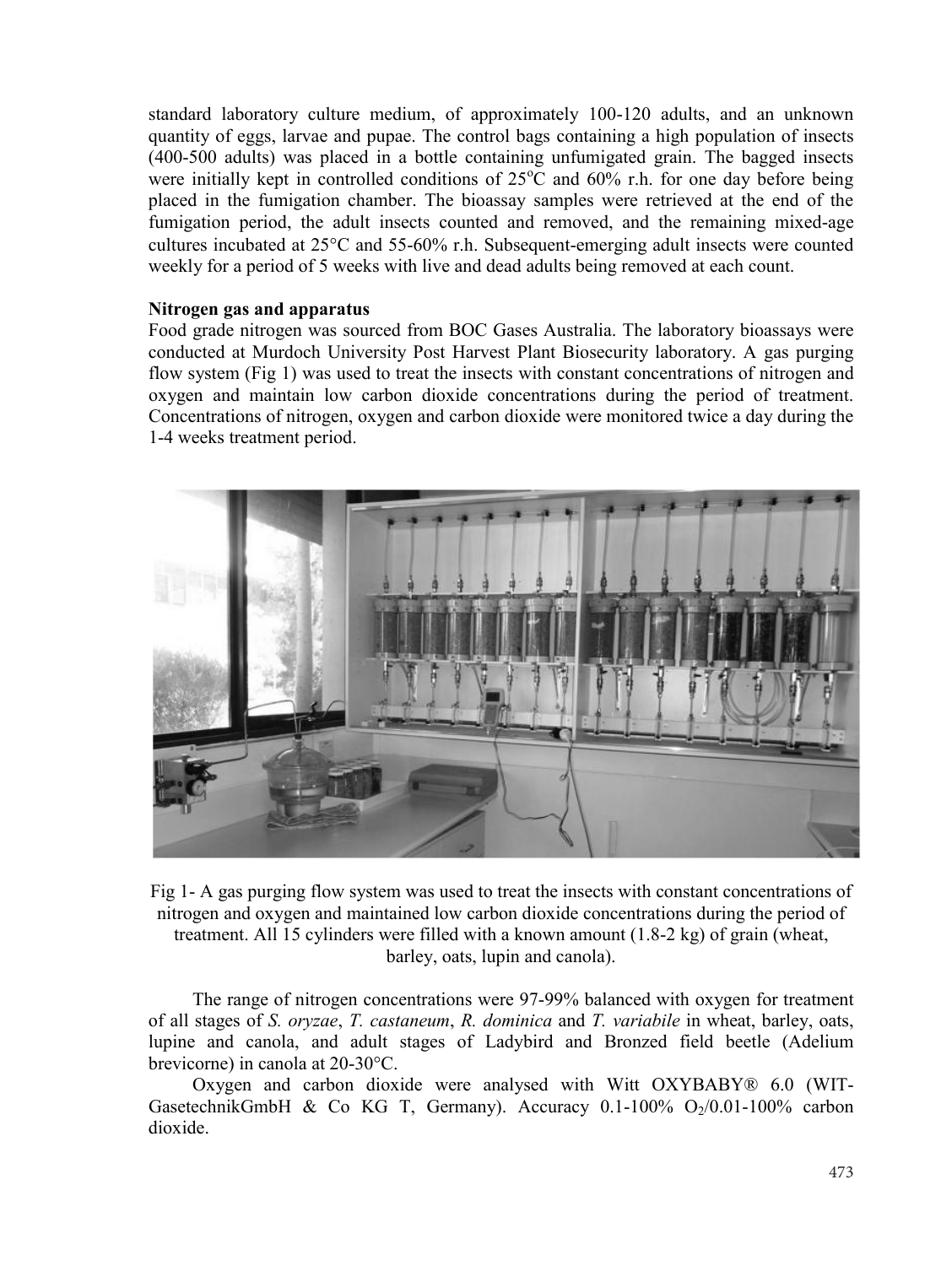Before and after exposure to nitrogen, grain moisture content, protein, oil content, starch or seed colour were analysed using a FOSS Infratec, 1241 Grain Analyzer (FOSS Analytical, Denmark).

## **Lake Grace farm bin trials**

Farm bin-scale trials were conducted on the property of Doug Clarke near Lake Grace (- 33.117, 118.607), Western Australia (Figure 2).



Fig. 2- The farm bin-scale nitrogen application trials were conducted at Doug Clarke's farm near Lake Grace (33.117, 118.607), Western Australia. A pressure swing adsorption (PSA) nitrogen generator (capacity of 30  $\text{m}^3$  of 99.5% N<sub>2</sub>/hour) was used for purging nitrogen to wheat and canola bines (capacity of 75 tonne).

A pressure swing adsorption (PSA) nitrogen generator with a capacity of 30  $m<sup>3</sup>$  of 99.5% N2/hour was used to protect the grain retained on farm for sale. Nitrogen was applied to wheat and canola held in 75 tonne gas-tight storages ( $P\frac{1}{2} \ge 180$ s). The trial was conducted on wheat at  $20^{\circ}$ C. The final in-store nitrogen concentration was 97-98% for 3 weeks exposure and for canola trial at 35C for 7 days. Caged mixed-age culture (40-50 g) containing 100-120 of *R. dominica, S. oryzae* and *T. castaneum* adults and *T. variabile* larvae were used for bioassays. The cages were at different locations within the silo.

## **CBH Albany grain export terminal trials**

A 350 m<sup>3</sup> of 99.5% N<sub>2</sub>/hour PSA nitrogen generator has been installed at CBH Albany grain export terminal (35°1'50.90"S 117°53'10.54"E). The generator is plumbed to a bank of 10  $\times$ 10,000 tonne concrete cells. The project has conducted and completed trials on  $5 \times 10,000$ tonne concrete cells containing newly harvested canola and barley at  $30-32$ °C (Figure 3). The grain was naturally infested with *T. castaneum*, Ladybirds and Bronzed field beetles. The final in-store nitrogen concentration was 97-98% for 2 weeks.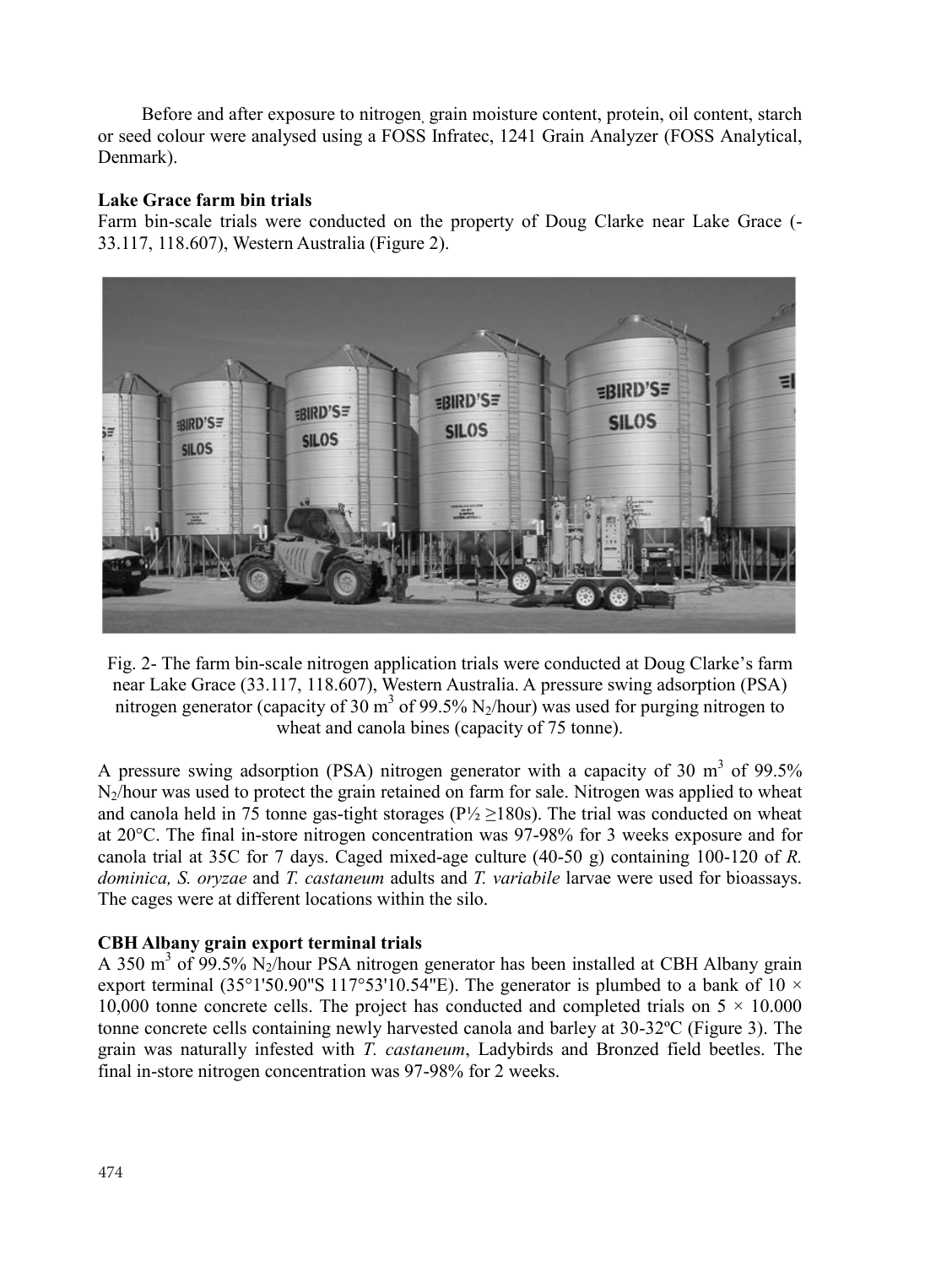### RESULTS

### **Laboratory bioassays.**

a) Laboratory bioassays show that adults of *T. variabile*, *T. castaneum. R. dominica* and *S. in wheat, barley, oats, lupins and canola at 99, 98, and 97%*  $N_2$  *complete control* was achieved at  $24\pm2^{\circ}$ C for 1, 3 and 7 days, at  $30\pm2^{\circ}$ C, for 1, 2 and 5 days, and at 35±2°C for 1, 2 and 4 days exposure periods.



Fig. 3- A 350 m<sup>3</sup>/hour PSA nitrogen generator has been installed at the CBH Albany grain export terminal (35°1'50.90"S 117°53'10.54"E). The generator is plumbed to a bank of 10  $\times$ 10,000 tonne concrete cells.

b) Laboratory bioassays show that all immature stages of *R. dominica, S. oryzae* and *T. castaneum* in wheat, barley, oats, lupins and canola at 99, 98 and 97%  $N_2$  complete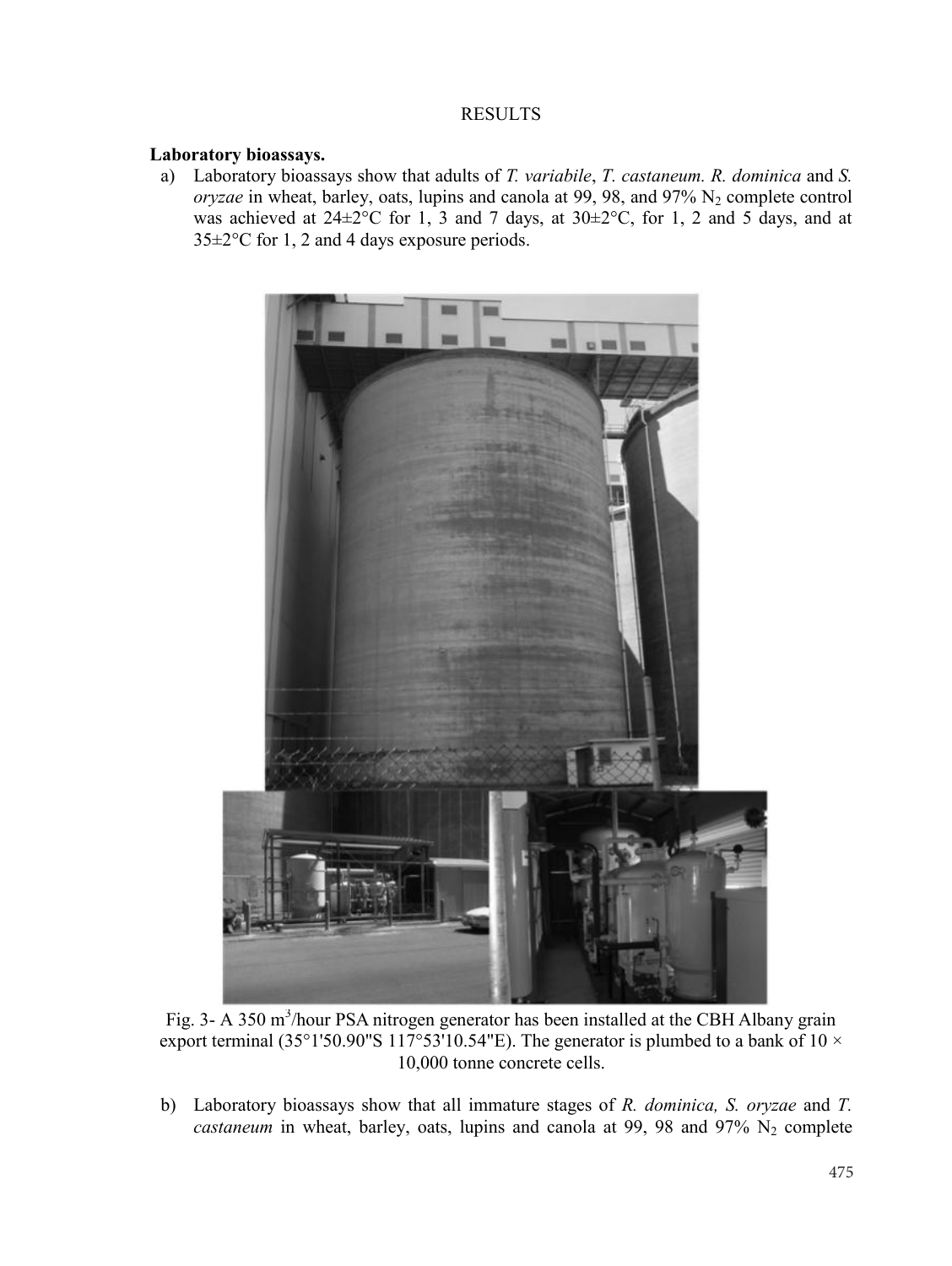control was achieved at  $24\pm2\degree$ C for 2, 3 and 4 weeks, at  $30\pm2\degree$ C for 10 days. 2 weeks and 3 weeks, and at 35±2°C for 1, 2 and 3 weeks exposure period. For *T. variabile* at 98-99%  $N_2$  complete control was achieved at 25, 30 and 35°C for 4, 3 and 2 weeks exposure period.

- c) Laboratory bioassays show that all adult and all immature stages of *R. dominica, S. oryzae, T. castaneum* and *T. variabile* were controlled using the nitrogen treatment and there was no significant difference on mortality between phosphine-resistant and susceptible strains of these insects.
- d) Adult stages of Ladybirds and Bronzed field beetles in canola were completely controlled at 95, 97 and 99% N<sub>2</sub> 25 $\degree$ C for 6, 5 and 1 day exposure period, respectively.
- e) The mortality of all stages of all insects tested increased with decreasing levels of oxygen, and increasing exposure time and temperature.
- f) In comparison with wheat, barley, oats and lupin, high concentrations of nitrogen or low oxygen in canola kills all stages of all tested insects with higher efficacy.

### **Efficacy of high nitrogen (low oxygen) atmosphere on grain quality**

Samples of wheat, barley, oats, lupins and canola were analysed both before and after exposure to 97, 98 and 99%  $N_2$  for period of 1-5 weeks at 25, 30 and 35 $^{\circ}$ C. There was no change in moisture content, protein, oil content, starch or seed colour.

### **Lake Grace farm bin trials**

The trials on wheat at 20 $\degree$ C and 97-98% N<sub>2</sub> all adults of *R. dominica, S. oryzae* and *T. castaneum* were killed after one week and complete extinction of all life stages occurred after 3 weeks exposure, but 6-10% of *T. variabile* larvae survived. The trials in canola at 35°C shows that with 7 days exposure to nitrogen at 97% all Bronzed field beetles and Ladybirds were eliminated, and after 2 weeks exposure all stages of *R. dominica, S. oryzae, T. castaneum* and *T. variabile* were killed. Canola seed colour, oil content and levels of free fatty acid did not change during the 2 month storage period. This storage process of canola significantly contributed to maintaining quality by inhibiting the respiration process that can lead to rapid localised heating and prevented the oxidation that leads to seed deterioration at this high temperature.

Various atmospheric purging methods were evaluated during the trials. The most efficient method was to pump nitrogen into the base of the bin with the top lid closed and air purging from the silo through a pipe connected to headspace, exiting at ground level. The purge continued until the exhaust air contained 98%  $N_2$ . After one day, 1-1.5%  $O_2$  desorbed from grain, requiring the storage to be topped up until the exhaust air again contained 98%  $N<sub>2</sub>$ .

## **CBH Albany grain export terminal trials**

After 2-3 weeks treatment with  $98\%$  N<sub>2</sub>, all barley and canola was inspected for export with no live insect pests found. The bioassay with mixed age cultures show that all stages of tested *T*. *castaneum*, *S. oryzae* and *R. dominica* were killed after 2-3 weeks exposure. The treated barley and canola had no change in moisture content, protein, starch, oil content and level of free fatty acid and seed colour.

CBH Albany grain export terminal now incorporate the use of nitrogen as a management tool for grain coming in from up country that has been treated with phosphine. This means that effectively all grain exported from Albany will only be treated with phosphine once, or not at all, with the use of nitrogen only at port. The introduction of